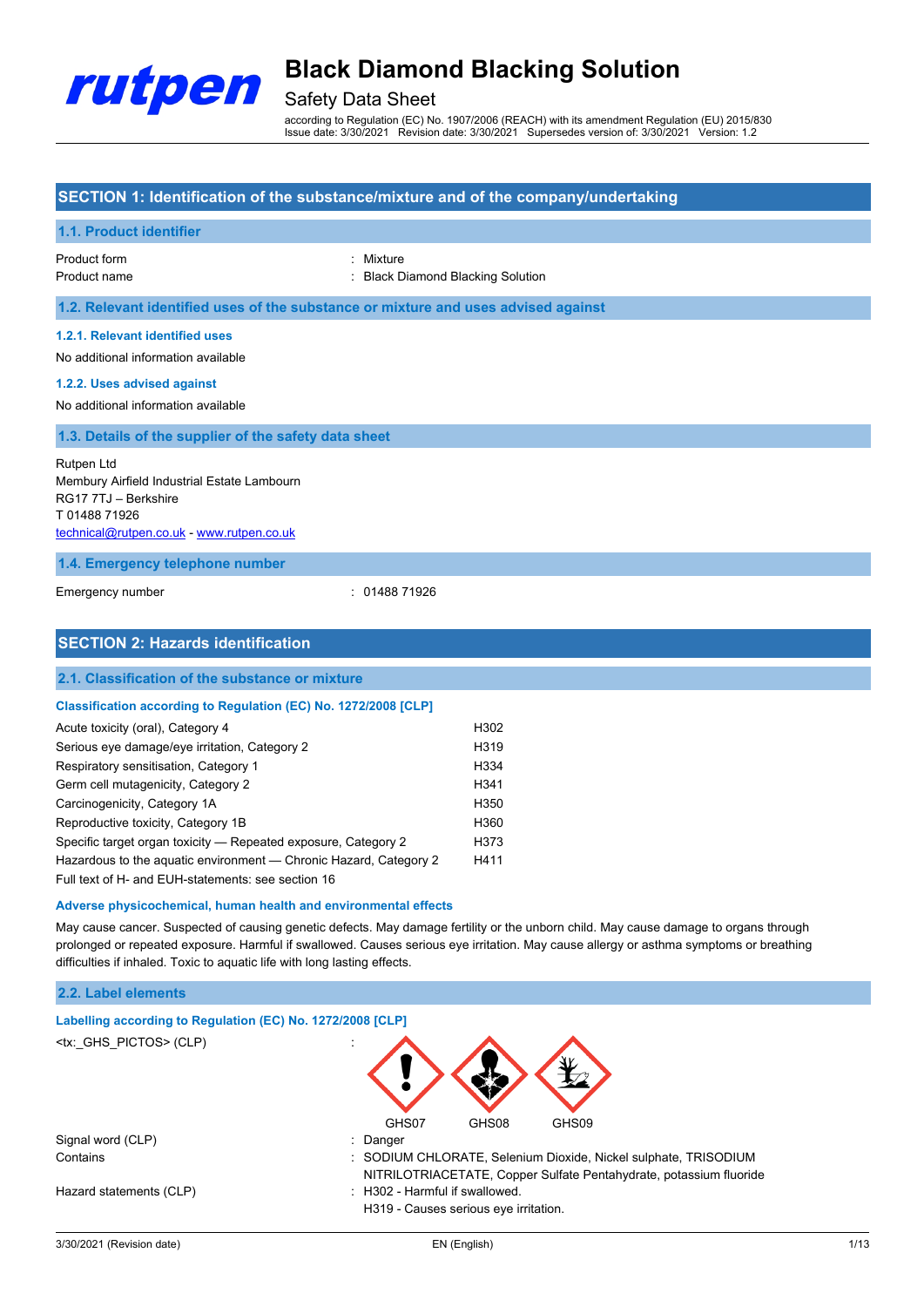## Safety Data Sheet

according to Regulation (EC) No. 1907/2006 (REACH) with its amendment Regulation (EU) 2015/830

|                                | H334 - May cause allergy or asthma symptoms or breathing difficulties if inhaled.                       |
|--------------------------------|---------------------------------------------------------------------------------------------------------|
|                                | H341 - Suspected of causing genetic defects.                                                            |
|                                | H350 - May cause cancer.                                                                                |
|                                | H360 - May damage fertility or the unborn child.                                                        |
|                                | H373 - May cause damage to organs through prolonged or repeated exposure.                               |
|                                | H411 - Toxic to aquatic life with long lasting effects.                                                 |
| Precautionary statements (CLP) | : P201 - Obtain special instructions before use.                                                        |
|                                | P261 - Avoid breathing dust/fume/gas/mist/vapours/spray.                                                |
|                                | P280 - Wear protective gloves/protective clothing/eye protection/face protection/hearing<br>protection. |
|                                | P304+P340 - IF INHALED: Remove person to fresh air and keep comfortable for breathing.                  |
|                                | P308+P313 - IF exposed or concerned: Get medical advice/attention.                                      |
|                                | P342+P311 - If experiencing respiratory symptoms: Call a POISON CENTER or doctor.                       |
|                                |                                                                                                         |

### **2.3. Other hazards**

No additional information available

### **SECTION 3: Composition/information on ingredients**

### **3.1. Substances**

#### Not applicable

**3.2. Mixtures**

| <b>Name</b>                        | <b>Product identifier</b>                                                                               | $\frac{9}{6}$ | <b>Classification according to</b><br><b>Regulation (EC) No. 1272/2008</b><br>[CLP]                                                                                                                       |
|------------------------------------|---------------------------------------------------------------------------------------------------------|---------------|-----------------------------------------------------------------------------------------------------------------------------------------------------------------------------------------------------------|
| SODIUM CHLORATE                    | CAS-No.: 7775-09-9<br>EC-No.: 231-887-4<br>EC Index-No.: 017-005-00-9                                   | $\geq 1 - 5$  | Ox. Liq. 1, H271<br>Ox. Sol. 1, H271<br>Acute Tox. 4 (Oral), H302<br>Aquatic Chronic 2, H411                                                                                                              |
| <b>TRISODIUM NITRILOTRIACETATE</b> | CAS-No.: 5064-31-3<br>EC-No.: 225-768-6<br>EC Index-No.: 607-620-00-6                                   | $\geq 1 - 5$  | Acute Tox. 4 (Oral), H302<br>Eye Irrit. 2, H319<br>Carc. 2, H351                                                                                                                                          |
| Nickel sulphate                    | CAS-No.: 7786-81-4<br>EC-No.: 232-104-9<br>REACH-no: 01-2119439361-<br>44                               | $\geq 1 - 5$  | Acute Tox. 4 (Oral), H302<br>Acute Tox. 4 (Inhalation:dust, mist), H332<br>Resp. Sens. 1, H334<br>Muta. 2, H341<br>Carc. 1A, H350i<br>Repr. 1B, H360D<br>Aquatic Acute 1, H400<br>Aquatic Chronic 1, H410 |
| potassium fluoride                 | CAS-No.: 7789-23-3<br>EC-No.: 232-151-5<br>EC Index-No.: 009-005-00-2                                   | $\geq 1 - 5$  | Acute Tox. 3 (Inhalation), H331<br>Acute Tox. 3 (Dermal), H311<br>Acute Tox. 3 (Oral), H301                                                                                                               |
| Copper Sulfate Pentahydrate        | CAS-No.: 7758-99-8<br>EC-No.: 231-847-6<br>EC Index-No.: 029-023-00-4<br>REACH-no: 01-2119520566-<br>40 | $\geq 1 - 5$  | Acute Tox. 4 (Oral), H302<br>Eye Dam. 1, H318<br>Aquatic Acute 1, H400 (M=10)<br>Aquatic Chronic 1, H410 (M=10)                                                                                           |
| Selenium Dioxide                   | CAS-No.: 7446-08-4<br>EC-No.: 231-194-7<br>REACH-no: 01-2120089867-<br>33                               | $\geq 1 - 5$  | Acute Tox. 2 (Oral), H300<br><b>STOT RE 1, H372</b><br>Aquatic Chronic 2, H411                                                                                                                            |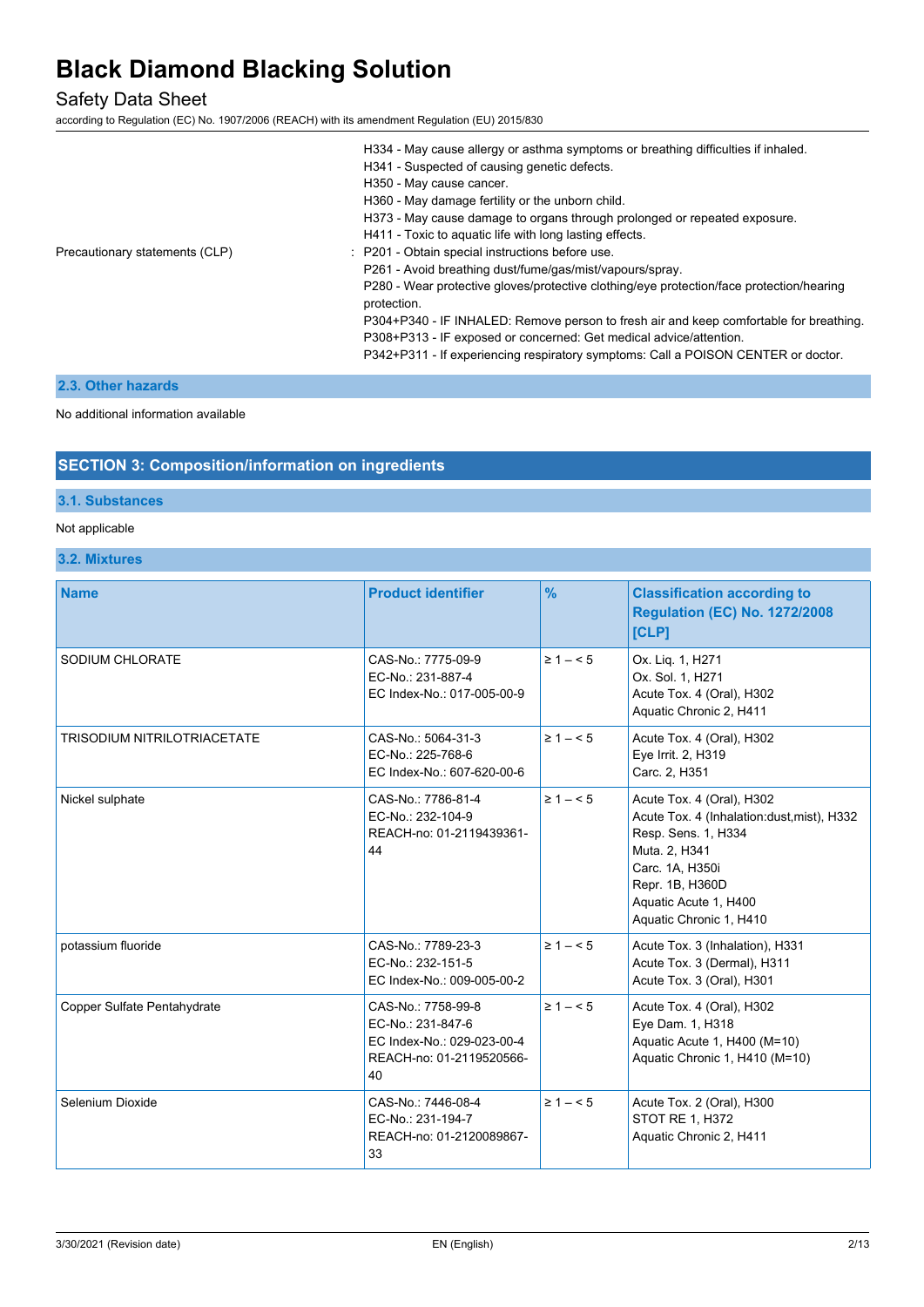## Safety Data Sheet

according to Regulation (EC) No. 1907/2006 (REACH) with its amendment Regulation (EU) 2015/830

| <b>Specific concentration limits:</b> |                                                                       |                                      |
|---------------------------------------|-----------------------------------------------------------------------|--------------------------------------|
| <b>Name</b>                           | <b>Product identifier</b>                                             | <b>Specific concentration limits</b> |
| TRISODIUM NITRILOTRIACETATE           | CAS-No.: 5064-31-3<br>EC-No.: 225-768-6<br>EC Index-No.: 607-620-00-6 | $(5 \leq C < 100)$ Carc. 2, H351     |

Full text of H- and EUH-statements: see section 16

| <b>SECTION 4: First aid measures</b>                                    |                                                                                                                                                                                     |  |  |
|-------------------------------------------------------------------------|-------------------------------------------------------------------------------------------------------------------------------------------------------------------------------------|--|--|
| 4.1. Description of first aid measures                                  |                                                                                                                                                                                     |  |  |
| First-aid measures general                                              | : IF exposed or concerned: Get medical advice/attention. Call a poison center or a doctor if<br>you feel unwell.                                                                    |  |  |
| First-aid measures after inhalation                                     | : Remove person to fresh air and keep comfortable for breathing. If experiencing respiratory<br>symptoms: Call a poison center or a doctor.                                         |  |  |
| First-aid measures after skin contact                                   | : Wash skin with plenty of water.                                                                                                                                                   |  |  |
| First-aid measures after eye contact                                    | : Rinse cautiously with water for several minutes. Remove contact lenses, if present and easy<br>to do. Continue rinsing. If eye irritation persists: Get medical advice/attention. |  |  |
| First-aid measures after ingestion                                      | : Rinse mouth. Call a poison center or a doctor if you feel unwell.                                                                                                                 |  |  |
| 4.2. Most important symptoms and effects, both acute and delayed        |                                                                                                                                                                                     |  |  |
| Symptoms/effects after inhalation<br>Symptoms/effects after eye contact | : May cause allergy or asthma symptoms or breathing difficulties if inhaled.<br>$: Eve$ irritation.                                                                                 |  |  |

**4.3. Indication of any immediate medical attention and special treatment needed**

Treat symptomatically.

| <b>SECTION 5: Firefighting measures</b>                                       |                                                                                                                                             |  |  |
|-------------------------------------------------------------------------------|---------------------------------------------------------------------------------------------------------------------------------------------|--|--|
| 5.1. Extinguishing media                                                      |                                                                                                                                             |  |  |
| Suitable extinguishing media                                                  | : Water spray. Dry powder. Foam. Carbon dioxide.                                                                                            |  |  |
| 5.2. Special hazards arising from the substance or mixture                    |                                                                                                                                             |  |  |
| Hazardous decomposition products in case of fire Toxic fumes may be released. |                                                                                                                                             |  |  |
| 5.3. Advice for firefighters                                                  |                                                                                                                                             |  |  |
| Protection during firefighting                                                | : Do not attempt to take action without suitable protective equipment. Self-contained<br>breathing apparatus. Complete protective clothing. |  |  |

| <b>SECTION 6: Accidental release measures</b> |                                                                                                                                                                |  |
|-----------------------------------------------|----------------------------------------------------------------------------------------------------------------------------------------------------------------|--|
|                                               | 6.1. Personal precautions, protective equipment and emergency procedures                                                                                       |  |
| 6.1.1. For non-emergency personnel            |                                                                                                                                                                |  |
| Emergency procedures                          | : Only qualified personnel equipped with suitable protective equipment may intervene. Do not<br>breathe dust/fume/gas/mist/vapours/spray.                      |  |
| 6.1.2. For emergency responders               |                                                                                                                                                                |  |
| Protective equipment                          | : Do not attempt to take action without suitable protective equipment. For further information<br>refer to section 8: "Exposure controls/personal protection". |  |
|                                               |                                                                                                                                                                |  |

#### **6.2. Environmental precautions**

Avoid release to the environment. Notify authorities if product enters sewers or public waters.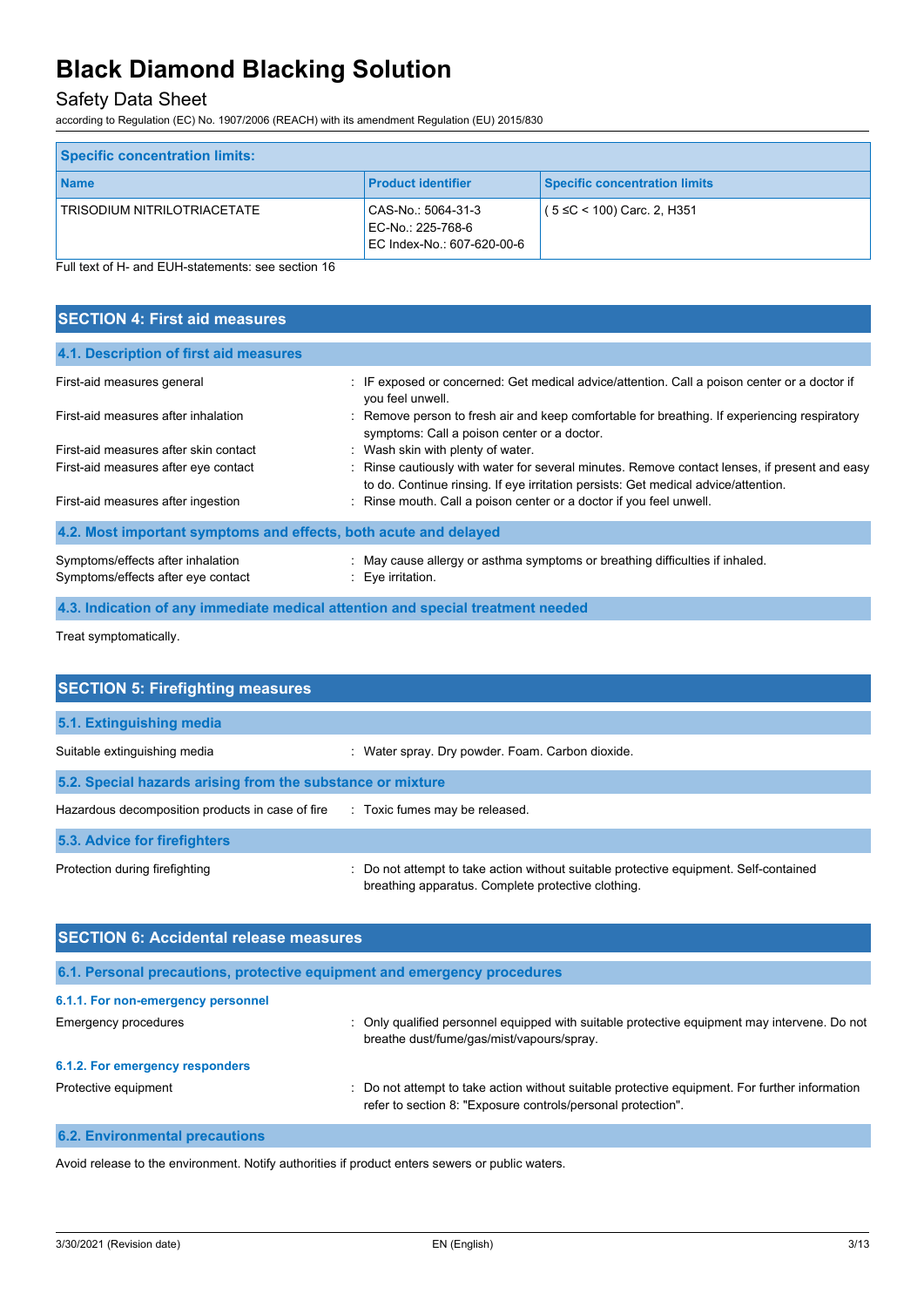### Safety Data Sheet

according to Regulation (EC) No. 1907/2006 (REACH) with its amendment Regulation (EU) 2015/830

| 6.3. Methods and material for containment and cleaning up |                                                                                                                  |  |  |
|-----------------------------------------------------------|------------------------------------------------------------------------------------------------------------------|--|--|
| For containment                                           | : Collect spillage.                                                                                              |  |  |
| Methods for cleaning up                                   | : Take up liquid spill into absorbent material. Notify authorities if product enters sewers or<br>public waters. |  |  |
| Other information                                         | Dispose of materials or solid residues at an authorized site.                                                    |  |  |
| 6.4. Reference to other sections                          |                                                                                                                  |  |  |

For further information refer to section 13.

| <b>SECTION 7: Handling and storage</b>                            |                                                                                                                                                                                                                                                                                                                                                                                                                                                                                                                                                                                                                                                                   |
|-------------------------------------------------------------------|-------------------------------------------------------------------------------------------------------------------------------------------------------------------------------------------------------------------------------------------------------------------------------------------------------------------------------------------------------------------------------------------------------------------------------------------------------------------------------------------------------------------------------------------------------------------------------------------------------------------------------------------------------------------|
| 7.1. Precautions for safe handling                                |                                                                                                                                                                                                                                                                                                                                                                                                                                                                                                                                                                                                                                                                   |
| Precautions for safe handling                                     | : Ensure good ventilation of the work station. Obtain special instructions before use. Do not<br>handle until all safety precautions have been read and understood. Take all necessary<br>technical measures to avoid or minimize the release of the product on the workplace. Limit<br>quantities of product at the minimum necessary for handling and limit the number of<br>exposed workers. Provide local exhaust or general room ventilation. Wear personal<br>protective equipment. Floors, walls and other surfaces in the hazard area must be cleaned<br>regularly. Do not breathe dust/fume/gas/mist/vapours/spray. Avoid contact with skin and<br>eyes. |
| Hygiene measures                                                  | : Separate working clothes from town clothes. Launder separately. Do not eat, drink or smoke<br>when using this product. Always wash hands after handling the product.                                                                                                                                                                                                                                                                                                                                                                                                                                                                                            |
| 7.2. Conditions for safe storage, including any incompatibilities |                                                                                                                                                                                                                                                                                                                                                                                                                                                                                                                                                                                                                                                                   |

Storage conditions **Store In a well-ventilated place. Keep cool.** Store in a well-ventilated place. Keep cool.

**7.3. Specific end use(s)**

No additional information available

### **SECTION 8: Exposure controls/personal protection**

#### **8.1. Control parameters**

#### **8.1.1 National occupational exposure and biological limit values**

No additional information available

#### **8.1.2. Recommended monitoring procedures**

No additional information available

#### **8.1.3. Air contaminants formed**

No additional information available

#### **8.1.4. DNEL and PNEC**

No additional information available

#### **8.1.5. Control banding**

No additional information available

#### **8.2. Exposure controls**

#### **8.2.1. Appropriate engineering controls**

#### **Appropriate engineering controls:**

Ensure good ventilation of the work station.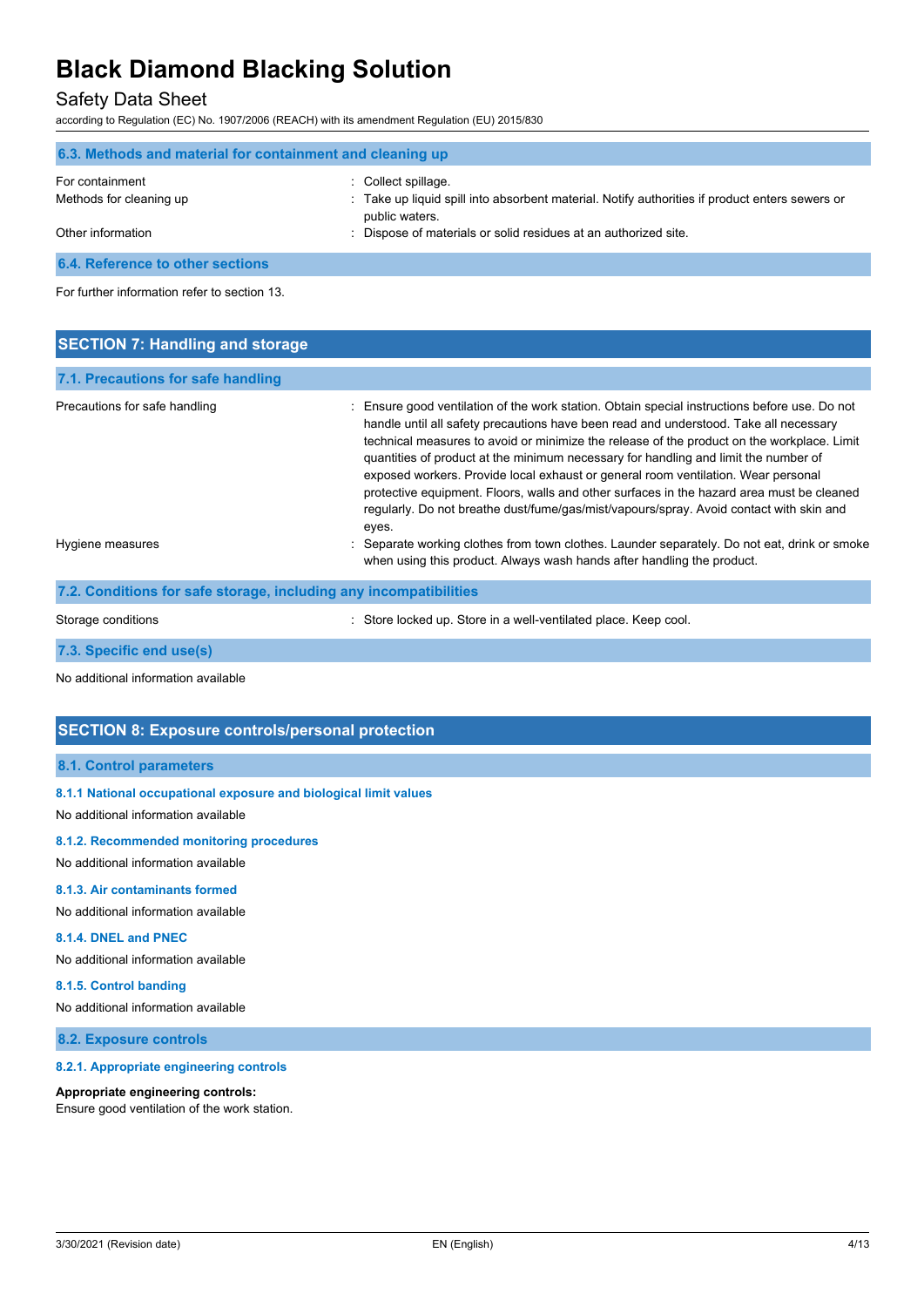### Safety Data Sheet

according to Regulation (EC) No. 1907/2006 (REACH) with its amendment Regulation (EU) 2015/830

#### **8.2.2. Personal protection equipment**

#### **Personal protective equipment symbol(s):**



#### **8.2.2.1. Eye and face protection**

**Eye protection:** Safety glasses

#### **8.2.2.2. Skin protection**

**Skin and body protection:** Wear suitable protective clothing

#### **Hand protection:**

Protective gloves

#### **8.2.2.3. Respiratory protection**

#### **Respiratory protection:**

[In case of inadequate ventilation] wear respiratory protection.

### **8.2.2.4. Thermal hazards**

No additional information available

**8.2.3. Environmental exposure controls**

#### **Environmental exposure controls:**

Avoid release to the environment.

### **SECTION 9: Physical and chemical properties**

#### **9.1. Information on basic physical and chemical properties**

| Physical state                                  | Liquid            |
|-------------------------------------------------|-------------------|
| Colour                                          | No data available |
| Odour                                           | No data available |
| Odour threshold                                 | No data available |
| рH                                              | No data available |
| Relative evaporation rate (butylacetate=1)      | No data available |
| Melting point                                   | Not applicable    |
| Freezing point                                  | No data available |
| Boiling point                                   | No data available |
| Flash point                                     | No data available |
| Auto-ignition temperature                       | No data available |
| Decomposition temperature                       | No data available |
| Flammability (solid, gas)                       | Not applicable    |
| Vapour pressure                                 | No data available |
| Relative vapour density at 20 °C                | No data available |
| Relative density                                | No data available |
| Solubility                                      | No data available |
| Partition coefficient n-octanol/water (Log Pow) | No data available |
| Viscosity, kinematic                            | No data available |
| Viscosity, dynamic                              | No data available |
| Explosive properties                            | No data available |
| Oxidising properties                            | No data available |
| <b>Explosive limits</b>                         | No data available |

#### **9.2. Other information**

No additional information available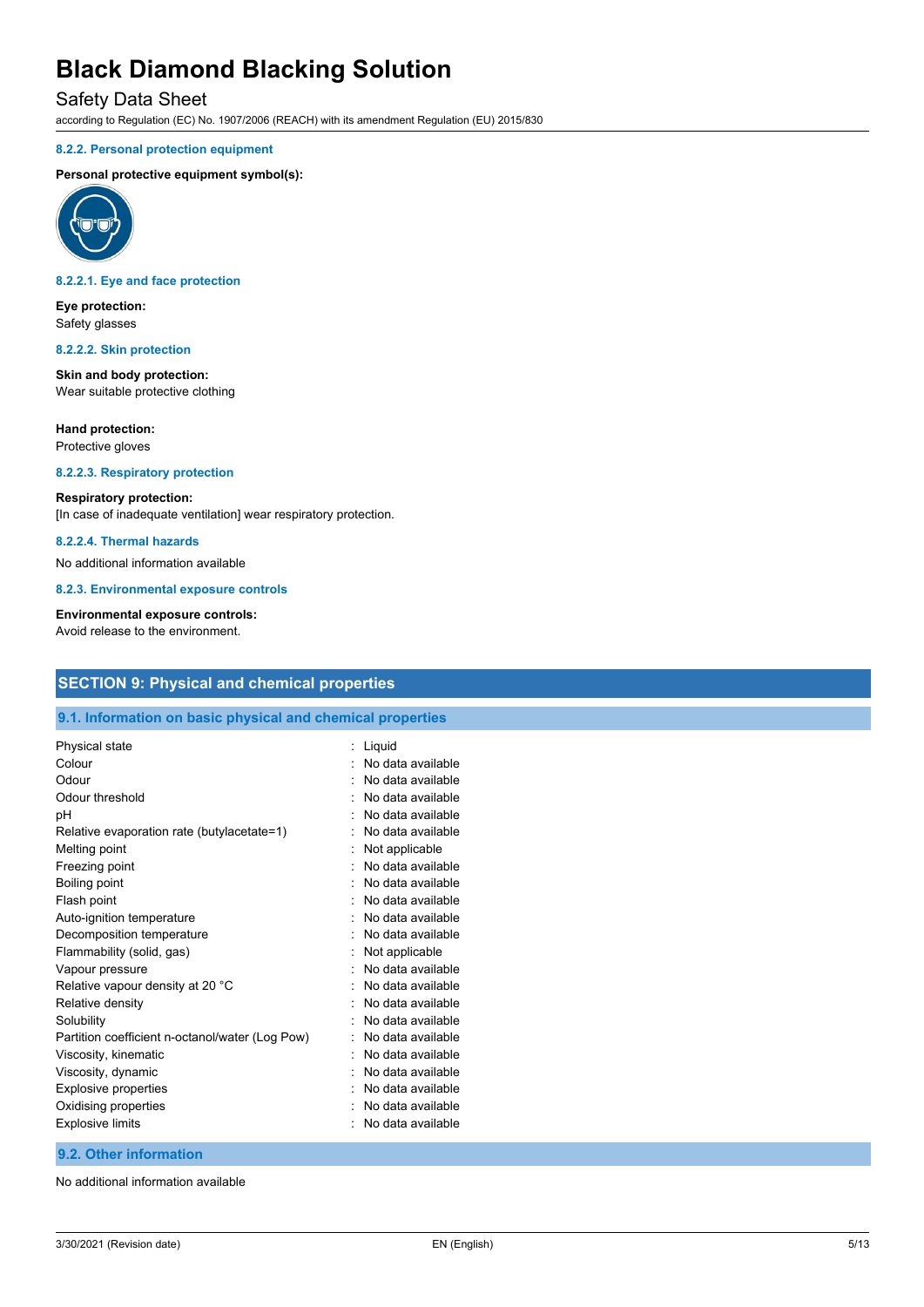### Safety Data Sheet

according to Regulation (EC) No. 1907/2006 (REACH) with its amendment Regulation (EU) 2015/830

#### **SECTION 10: Stability and reactivity**

#### **10.1. Reactivity**

The product is non-reactive under normal conditions of use, storage and transport.

#### **10.2. Chemical stability**

Stable under normal conditions.

**10.3. Possibility of hazardous reactions**

No dangerous reactions known under normal conditions of use.

**10.4. Conditions to avoid**

None under recommended storage and handling conditions (see section 7).

#### **10.5. Incompatible materials**

No additional information available

**10.6. Hazardous decomposition products**

Under normal conditions of storage and use, hazardous decomposition products should not be produced.

## **SECTION 11: Toxicological information 11.1 Information on toxicological effects** Acute toxicity (oral)  $\blacksquare$  : Harmful if swallowed. Acute toxicity (dermal) **Example 2** Acute toxicity (dermal) Acute toxicity (inhalation) **Example 2** Contract 2 Contract 2 Contract 2 Contract 2 Contract 2 Contract 2 Contract 2 Contract 2 Contract 2 Contract 2 Contract 2 Contract 2 Contract 2 Contract 2 Contract 2 Contract 2 Contra **Black Diamond Blacking Solution** ATE CLP (oral) 1157.997 mg/kg bodyweight **SODIUM CHLORATE (7775-09-9)** LD50 oral rat 1200 mg/kg LD50 oral 8350 mg/kg **Selenium Dioxide (7446-08-4)** LD50 oral rat **68.1 mg/kg bodyweight Animal:** rat LD50 oral 23.3 mg/kg bodyweight Animal: mouse, Animal sex: male LC50 Inhalation - Rat 0.052 – 0.51 mg/l air Animal: rat, Guideline: OECD Guideline 403 (Acute Inhalation Toxicity), Guideline: EU Method B.2 (Acute Toxicity (Inhalation)) **Nickel sulphate (7786-81-4)** LD50 oral rat **361.9 mg/kg bodyweight Animal: rat, Animal sex: female, Guideline: OECD Guideline 425** (Acute Oral Toxicity: Up-and-Down Procedure) LC50 Inhalation - Rat 2.48 mg/l air Animal: rat, Guideline: OECD Guideline 403 (Acute Inhalation Toxicity), 95%  $Cl: 1, 3 - 4, 5$ Skin corrosion/irritation **intervalse and the contract of the Cassical** section of the classified Serious eye damage/irritation **interest and the Causes serious eye irritation**. Respiratory or skin sensitisation : May cause allergy or asthma symptoms or breathing difficulties if inhaled. Germ cell mutagenicity **Suspected of causing genetic defects**. Carcinogenicity **Carcinogenicity Carcinogenicity Carcinogenicity Carciacle 2** Reproductive toxicity in the unborn child. Separate the unborn child. STOT-single exposure in the state of the state of the STOT-single exposure STOT-repeated exposure : May cause damage to organs through prolonged or repeated exposure.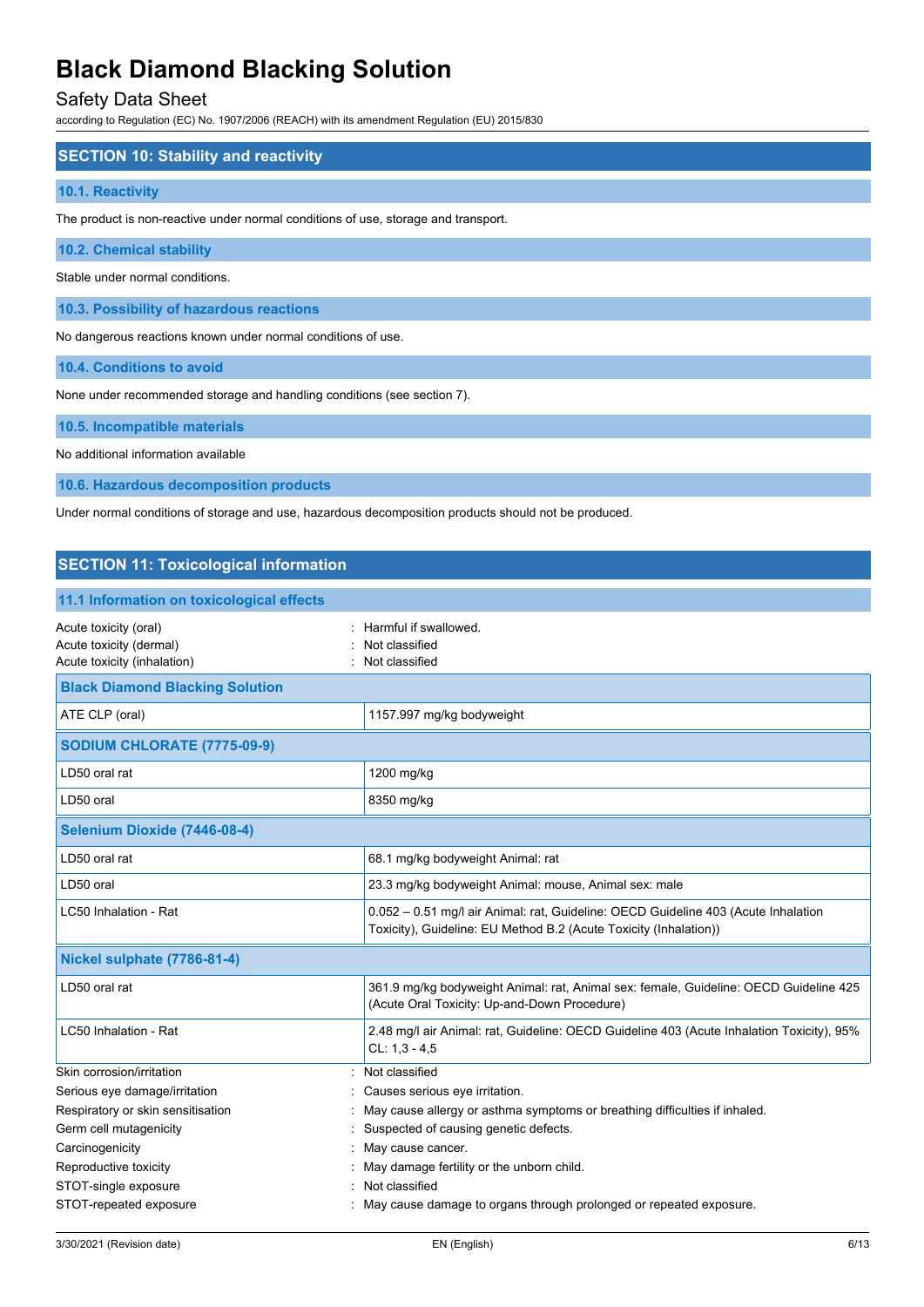## Safety Data Sheet

according to Regulation (EC) No. 1907/2006 (REACH) with its amendment Regulation (EU) 2015/830

| Selenium Dioxide (7446-08-4) |                                                                                                                     |
|------------------------------|---------------------------------------------------------------------------------------------------------------------|
| NOAEL (oral, rat, 90 days)   | 0.4 mg/kg bodyweight Animal: rat, Guideline: OECD Guideline 408 (Repeated Dose 90-<br>Day Oral Toxicity in Rodents) |
| STOT-repeated exposure       | Causes damage to organs through prolonged or repeated exposure.                                                     |
| Aspiration hazard            | Not classified                                                                                                      |

| <b>SECTION 12: Ecological information</b>                                                                                           |                                                                                                                          |
|-------------------------------------------------------------------------------------------------------------------------------------|--------------------------------------------------------------------------------------------------------------------------|
| 12.1. Toxicity                                                                                                                      |                                                                                                                          |
| Ecology - general<br>Hazardous to the aquatic environment, short-term<br>(acute)<br>Hazardous to the aquatic environment, long-term | Toxic to aquatic life with long lasting effects.<br>Not classified<br>: Toxic to aquatic life with long lasting effects. |
| (chronic)<br>Not rapidly degradable                                                                                                 |                                                                                                                          |
| Selenium Dioxide (7446-08-4)                                                                                                        |                                                                                                                          |
| LC50 - Fish [1]                                                                                                                     | 2060 µg/l Test organisms (species): Pimephales promelas                                                                  |
| LC50 - Fish [2]                                                                                                                     | 5190 µg/l Test organisms (species): Pimephales promelas                                                                  |
| 12.2. Persistence and degradability                                                                                                 |                                                                                                                          |
| No additional information available                                                                                                 |                                                                                                                          |
| 12.3. Bioaccumulative potential                                                                                                     |                                                                                                                          |
| No additional information available                                                                                                 |                                                                                                                          |
| 12.4. Mobility in soil                                                                                                              |                                                                                                                          |
| No additional information available                                                                                                 |                                                                                                                          |
| 12.5. Results of PBT and vPvB assessment                                                                                            |                                                                                                                          |
| No additional information available                                                                                                 |                                                                                                                          |
| 12.6. Other adverse effects                                                                                                         |                                                                                                                          |
| No additional information available                                                                                                 |                                                                                                                          |
|                                                                                                                                     |                                                                                                                          |
| <b>SECTION 13: Disposal considerations</b>                                                                                          |                                                                                                                          |
| 13.1. Waste treatment methods                                                                                                       |                                                                                                                          |
| Waste treatment methods                                                                                                             | Dispose of contents/container in accordance with licensed collector's sorting instructions.                              |

## **SECTION 14: Transport information**

| In accordance with ADR / IMDG / IATA / ADN / RID                     |         |                |         |                |
|----------------------------------------------------------------------|---------|----------------|---------|----------------|
| <b>IMDG</b><br><b>ADR</b><br><b>IATA</b><br><b>ADN</b><br><b>RID</b> |         |                |         |                |
| $\mid$ 14.1. UN number                                               |         |                |         |                |
| <b>UN 3082</b>                                                       | UN 3082 | <b>UN 3082</b> | UN 3082 | <b>UN 3082</b> |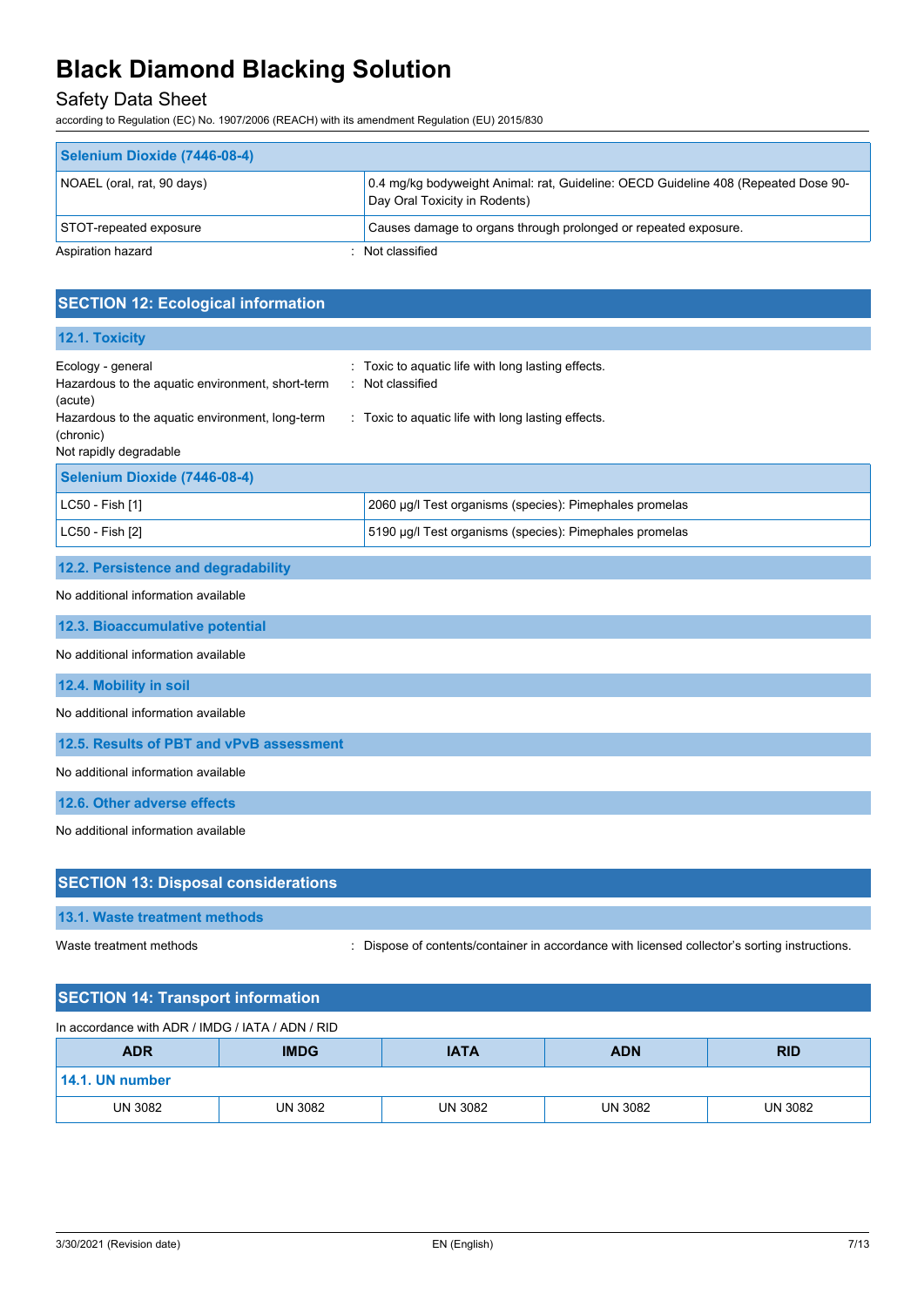## Safety Data Sheet

| <b>ADR</b>                                                                                                                                                                                                                                                     | <b>IMDG</b>                                                                                                                                                                                                                                                                          | <b>IATA</b>                                                                                                                                                                                                                    | <b>ADN</b>                                                                                                                                                                                                                                               | <b>RID</b>                                                                                                                                                                                                                                                |
|----------------------------------------------------------------------------------------------------------------------------------------------------------------------------------------------------------------------------------------------------------------|--------------------------------------------------------------------------------------------------------------------------------------------------------------------------------------------------------------------------------------------------------------------------------------|--------------------------------------------------------------------------------------------------------------------------------------------------------------------------------------------------------------------------------|----------------------------------------------------------------------------------------------------------------------------------------------------------------------------------------------------------------------------------------------------------|-----------------------------------------------------------------------------------------------------------------------------------------------------------------------------------------------------------------------------------------------------------|
| 14.2. UN proper shipping name                                                                                                                                                                                                                                  |                                                                                                                                                                                                                                                                                      |                                                                                                                                                                                                                                |                                                                                                                                                                                                                                                          |                                                                                                                                                                                                                                                           |
| <b>ENVIRONMENTALLY</b><br><b>HAZARDOUS</b><br>SUBSTANCE, LIQUID,<br>N.O.S. (CONTAINS:<br>SODIUM CHLORATE;<br><b>TRISODIUM</b><br>NITRILOTRIACETATE;<br>potassium fluoride; Nickel<br>sulphate ; Copper Sulfate<br>Pentahydrate)                                | <b>ENVIRONMENTALLY</b><br><b>HAZARDOUS</b><br>SUBSTANCE, LIQUID,<br>N.O.S. (CONTAINS:<br>SODIUM CHLORATE;<br><b>TRISODIUM</b><br>NITRILOTRIACETATE;<br>potassium fluoride; Nickel<br>sulphate ; Copper Sulfate<br>Pentahydrate)                                                      | Environmentally hazardous<br>substance, liquid, n.o.s.<br>(CONTAINS: SODIUM<br>CHLORATE; TRISODIUM<br>NITRILOTRIACETATE;<br>potassium fluoride; Nickel<br>sulphate ; Copper Sulfate<br>Pentahydrate)                           | <b>ENVIRONMENTALLY</b><br><b>HAZARDOUS</b><br>SUBSTANCE, LIQUID,<br>N.O.S. (CONTAINS:<br>SODIUM CHLORATE;<br><b>TRISODIUM</b><br>NITRILOTRIACETATE;<br>potassium fluoride; Nickel<br>sulphate ; Copper Sulfate<br>Pentahydrate)                          | <b>ENVIRONMENTALLY</b><br><b>HAZARDOUS</b><br>SUBSTANCE, LIQUID,<br>N.O.S. (CONTAINS:<br>SODIUM CHLORATE;<br><b>TRISODIUM</b><br>NITRILOTRIACETATE ;<br>potassium fluoride; Nickel<br>sulphate ; Copper Sulfate<br>Pentahydrate)                          |
| <b>Transport document description</b>                                                                                                                                                                                                                          |                                                                                                                                                                                                                                                                                      |                                                                                                                                                                                                                                |                                                                                                                                                                                                                                                          |                                                                                                                                                                                                                                                           |
| <b>UN 3082</b><br><b>ENVIRONMENTALLY</b><br><b>HAZARDOUS</b><br>SUBSTANCE, LIQUID,<br>N.O.S. (CONTAINS:<br>SODIUM CHLORATE;<br><b>TRISODIUM</b><br>NITRILOTRIACETATE :<br>potassium fluoride; Nickel<br>sulphate; Copper Sulfate<br>Pentahydrate), 9, III, (-) | <b>UN 3082</b><br><b>ENVIRONMENTALLY</b><br><b>HAZARDOUS</b><br>SUBSTANCE, LIQUID,<br>N.O.S. (CONTAINS:<br>SODIUM CHLORATE;<br><b>TRISODIUM</b><br>NITRILOTRIACETATE;<br>potassium fluoride; Nickel<br>sulphate; Copper Sulfate<br>Pentahydrate), 9, III,<br><b>MARINE POLLUTANT</b> | UN 3082 Environmentally<br>hazardous substance,<br>liquid, n.o.s. (CONTAINS :<br>SODIUM CHLORATE;<br><b>TRISODIUM</b><br>NITRILOTRIACETATE;<br>potassium fluoride; Nickel<br>sulphate; Copper Sulfate<br>Pentahydrate), 9, III | <b>UN 3082</b><br><b>ENVIRONMENTALLY</b><br><b>HAZARDOUS</b><br>SUBSTANCE, LIQUID,<br>N.O.S. (CONTAINS:<br>SODIUM CHLORATE;<br><b>TRISODIUM</b><br>NITRILOTRIACETATE;<br>potassium fluoride; Nickel<br>sulphate; Copper Sulfate<br>Pentahydrate), 9, III | <b>UN 3082</b><br><b>ENVIRONMENTALLY</b><br><b>HAZARDOUS</b><br>SUBSTANCE, LIQUID,<br>N.O.S. (CONTAINS:<br>SODIUM CHLORATE;<br><b>TRISODIUM</b><br>NITRILOTRIACETATE;<br>potassium fluoride; Nickel<br>sulphate ; Copper Sulfate<br>Pentahydrate), 9, III |
| 14.3. Transport hazard class(es)                                                                                                                                                                                                                               |                                                                                                                                                                                                                                                                                      |                                                                                                                                                                                                                                |                                                                                                                                                                                                                                                          |                                                                                                                                                                                                                                                           |
| 9                                                                                                                                                                                                                                                              | 9                                                                                                                                                                                                                                                                                    | 9                                                                                                                                                                                                                              | 9                                                                                                                                                                                                                                                        | 9                                                                                                                                                                                                                                                         |
|                                                                                                                                                                                                                                                                |                                                                                                                                                                                                                                                                                      |                                                                                                                                                                                                                                | AIN                                                                                                                                                                                                                                                      |                                                                                                                                                                                                                                                           |
| 14.4. Packing group                                                                                                                                                                                                                                            |                                                                                                                                                                                                                                                                                      |                                                                                                                                                                                                                                |                                                                                                                                                                                                                                                          |                                                                                                                                                                                                                                                           |
| $\mathbf{III}$                                                                                                                                                                                                                                                 | Ш                                                                                                                                                                                                                                                                                    | Ш                                                                                                                                                                                                                              | Ш                                                                                                                                                                                                                                                        | Ш                                                                                                                                                                                                                                                         |
| <b>14.5. Environmental hazards</b>                                                                                                                                                                                                                             |                                                                                                                                                                                                                                                                                      |                                                                                                                                                                                                                                |                                                                                                                                                                                                                                                          |                                                                                                                                                                                                                                                           |
| Dangerous for the<br>environment: Yes                                                                                                                                                                                                                          | Dangerous for the<br>environment: Yes<br>Marine pollutant: Yes                                                                                                                                                                                                                       | Dangerous for the<br>environment: Yes                                                                                                                                                                                          | Dangerous for the<br>environment: Yes                                                                                                                                                                                                                    | Dangerous for the<br>environment: Yes                                                                                                                                                                                                                     |
| No supplementary information available                                                                                                                                                                                                                         |                                                                                                                                                                                                                                                                                      |                                                                                                                                                                                                                                |                                                                                                                                                                                                                                                          |                                                                                                                                                                                                                                                           |
| 14.6. Special precautions for user                                                                                                                                                                                                                             |                                                                                                                                                                                                                                                                                      |                                                                                                                                                                                                                                |                                                                                                                                                                                                                                                          |                                                                                                                                                                                                                                                           |
| <b>Overland transport</b><br>Classification code (ADR)                                                                                                                                                                                                         | $·$ M <sub>6</sub>                                                                                                                                                                                                                                                                   |                                                                                                                                                                                                                                |                                                                                                                                                                                                                                                          |                                                                                                                                                                                                                                                           |

| Classification code (ADR)                           | : M6                      |
|-----------------------------------------------------|---------------------------|
| Special provisions (ADR)                            | : 274, 335, 375, 601      |
| Limited quantities (ADR)                            | : 51                      |
| Excepted quantities (ADR)                           | $\pm$ E1                  |
| Packing instructions (ADR)                          | : P001. IBC03. LP01. R001 |
| Special packing provisions (ADR)                    | $\therefore$ PP1          |
| Mixed packing provisions (ADR)                      | $\therefore$ MP19         |
| Portable tank and bulk container instructions (ADR) | $\therefore$ T4           |
| Portable tank and bulk container special provisions | $:$ TP1, TP29             |
| (ADR)                                               |                           |
| Tank code (ADR)                                     | $:$ LGBV                  |
| Vehicle for tank carriage                           | : AT                      |
| Transport category (ADR)                            | : 3                       |
|                                                     |                           |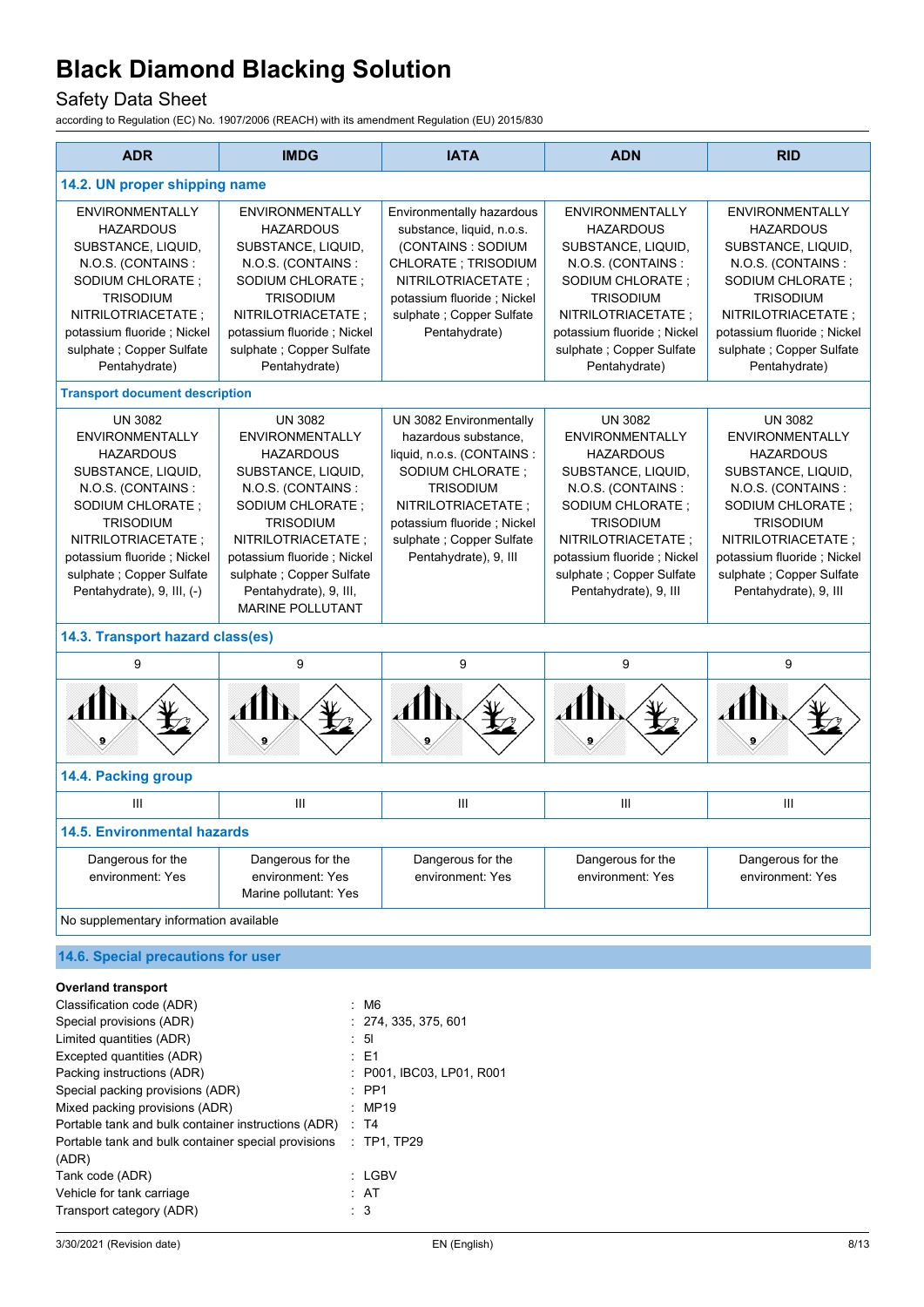## Safety Data Sheet

| Special provisions for carriage - Packages (ADR)<br>Special provisions for carriage - Loading, unloading<br>and handling (ADR) | : V12<br><b>CV13</b><br>÷.   |
|--------------------------------------------------------------------------------------------------------------------------------|------------------------------|
| Hazard identification number (Kemler No.)<br>Orange plates                                                                     | 90<br>÷<br>$\frac{90}{3082}$ |
| Tunnel restriction code (ADR)<br>EAC code                                                                                      | $\cdot$ 3Z                   |
|                                                                                                                                |                              |
| <b>Transport by sea</b><br>Special provisions (IMDG)                                                                           | : 274, 335, 969              |
| Limited quantities (IMDG)                                                                                                      | : 5 L                        |
| Excepted quantities (IMDG)                                                                                                     | : E1                         |
| Packing instructions (IMDG)                                                                                                    | : LP01, P001                 |
| Special packing provisions (IMDG)                                                                                              | $:$ PP1                      |
| IBC packing instructions (IMDG)                                                                                                | $\therefore$ IBC03           |
| Tank instructions (IMDG)                                                                                                       | : T4                         |
| Tank special provisions (IMDG)                                                                                                 | : TP1, TP29                  |
| EmS-No. (Fire)                                                                                                                 | $F-A$                        |
| EmS-No. (Spillage)                                                                                                             | : S-F                        |
| Stowage category (IMDG)                                                                                                        | A                            |
| Air transport                                                                                                                  |                              |
| PCA Excepted quantities (IATA)                                                                                                 | : E1                         |
| PCA Limited quantities (IATA)                                                                                                  | : Y964                       |
| PCA limited quantity max net quantity (IATA)                                                                                   | 30kgG<br>÷.                  |
| PCA packing instructions (IATA)                                                                                                | :964                         |
| PCA max net quantity (IATA)                                                                                                    | : 450L                       |
| CAO packing instructions (IATA)                                                                                                | : 964                        |
| CAO max net quantity (IATA)                                                                                                    | : 450L                       |
| Special provisions (IATA)<br>ERG code (IATA)                                                                                   | : A97, A158, A197<br>: 9L    |
|                                                                                                                                |                              |
| Inland waterway transport                                                                                                      |                              |
| Classification code (ADN)                                                                                                      | M6                           |
| Special provisions (ADN)                                                                                                       | : 274, 335, 375, 601         |
| Limited quantities (ADN)<br>Excepted quantities (ADN)                                                                          | : 5 L                        |
| Equipment required (ADN)                                                                                                       | E1<br>: PP                   |
| Number of blue cones/lights (ADN)                                                                                              | : 0                          |
|                                                                                                                                |                              |
| <b>Rail transport</b>                                                                                                          |                              |
| Classification code (RID)                                                                                                      | M6<br>÷.                     |
| Special provisions (RID)                                                                                                       | 274, 335, 375, 601<br>: 5L   |
| Limited quantities (RID)<br>Excepted quantities (RID)                                                                          | $E = 1$                      |
| Packing instructions (RID)                                                                                                     | : P001, IBC03, LP01, R001    |
| Special packing provisions (RID)                                                                                               | $:$ PP1                      |
| Mixed packing provisions (RID)                                                                                                 | : MP19                       |
| Portable tank and bulk container instructions (RID)                                                                            | : T4                         |
| Portable tank and bulk container special provisions<br>(RID)                                                                   | : TP1, TP29                  |
| Tank codes for RID tanks (RID)                                                                                                 | : LGBV                       |
| Transport category (RID)                                                                                                       | 3                            |
| Special provisions for carriage - Packages (RID)                                                                               | $:$ W12                      |
| Special provisions for carriage - Loading, unloading                                                                           | : CW13, CW31                 |
| and handling (RID)                                                                                                             |                              |
| Colis express (express parcels) (RID)                                                                                          | CE8                          |
| Hazard identification number (RID)                                                                                             | 90                           |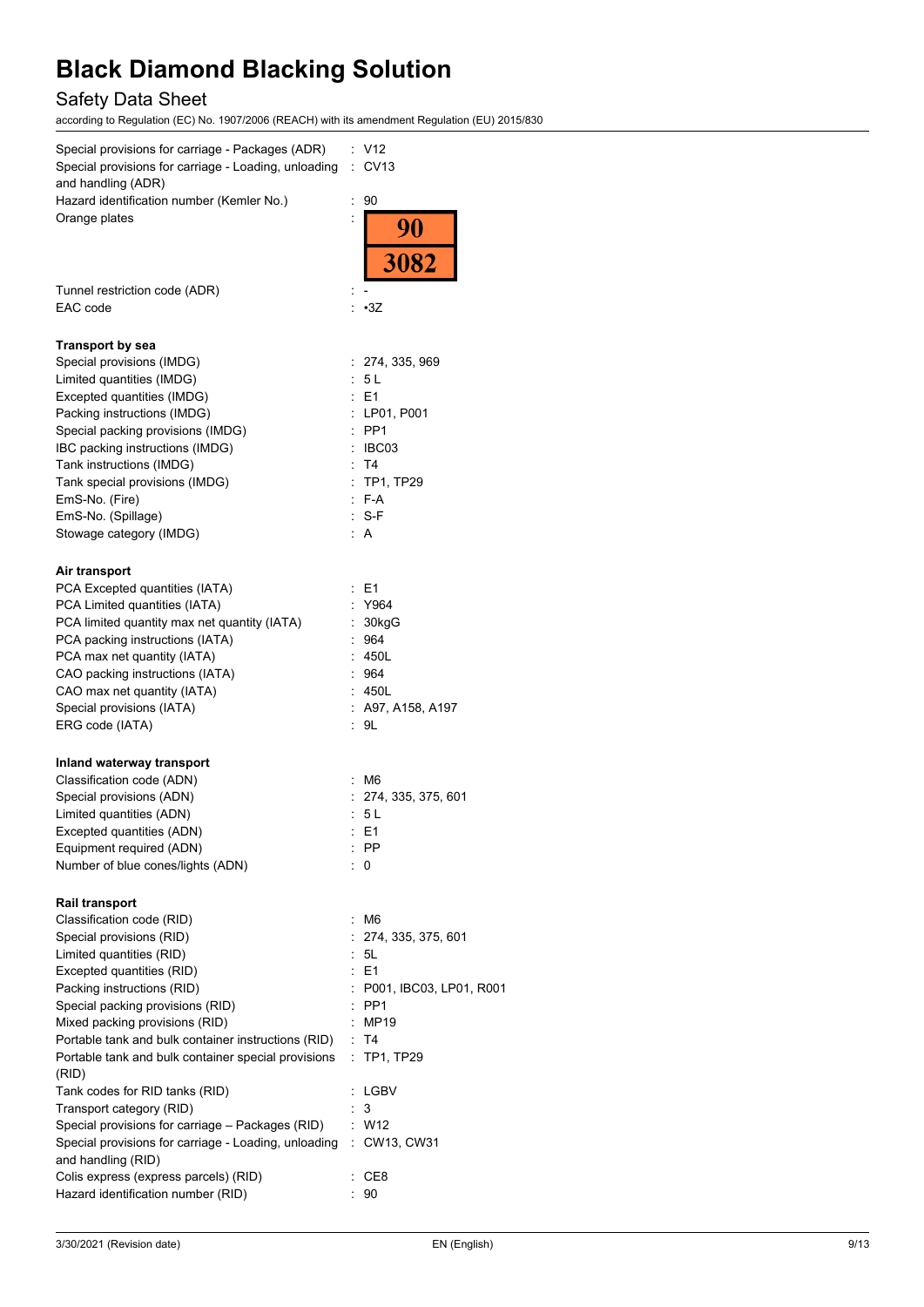### Safety Data Sheet

according to Regulation (EC) No. 1907/2006 (REACH) with its amendment Regulation (EU) 2015/830

### **14.7. Transport in bulk according to Annex II of Marpol and the IBC Code**

#### Not applicable

### **SECTION 15: Regulatory information**

**15.1. Safety, health and environmental regulations/legislation specific for the substance or mixture**

#### **15.1.1. EU-Regulations**

Contains no REACH substances with Annex XVII restrictions

Contains no substance on the REACH candidate list

Contains no REACH Annex XIV substances

Substances subject to Regulation (EU) No 649/2012 of the European Parliament and of the Council of 4 july 2012 concerning the export and import of hazardous chemicals: Chlorate (7775-09-9)

Contains no substance subject to Regulation (EU) No 2019/1021 of the European Parliament and of the Council of 20 June 2019 on persistent organic pollutants

Contains no substance subject to Regulation (EU) 2019/1148 of the European Parliament and of the Council of 20 June 2019 on the marketing and use of explosives precursors.

#### **15.1.2. National regulations**

| <b>France</b>                |                                                                                       |  |
|------------------------------|---------------------------------------------------------------------------------------|--|
| <b>Occupational diseases</b> |                                                                                       |  |
| Code                         | <b>Description</b>                                                                    |  |
| <b>RG 32</b>                 | Occupational disorders caused by fluoride, hydrofluoric acid and its mineral salts    |  |
| <b>RG 37</b>                 | Professional skin disorders caused by oxides and nickel salts                         |  |
| RG 37 BIS                    | Respiratory disorders caused by oxides and nickel salts                               |  |
| <b>RG 75</b>                 | Occupational diseases resulting from exposure to selenium and its mineral derivatives |  |

#### **Germany**

| <b>Employment restrictions</b>                                                       | : Observe restrictions according Act on the Protection of Working Mothers (MuSchG)<br>Observe restrictions according Act on the Protection of Young People in Employment<br>(JArbSchG)                                                                                                                                               |
|--------------------------------------------------------------------------------------|--------------------------------------------------------------------------------------------------------------------------------------------------------------------------------------------------------------------------------------------------------------------------------------------------------------------------------------|
| Water hazard class (WGK)                                                             | WGK 3, Highly hazardous to water (Classification according to AwSV, Annex 1)                                                                                                                                                                                                                                                         |
| Hazardous Incident Ordinance (12. BImSchV)                                           | : Is not subject of the Hazardous Incident Ordinance (12. BImSchV)                                                                                                                                                                                                                                                                   |
| <b>Netherlands</b>                                                                   |                                                                                                                                                                                                                                                                                                                                      |
| SZW-lijst van kankerverwekkende stoffen                                              | : Nickel sulphate, potassium fluoride are listed                                                                                                                                                                                                                                                                                     |
| SZW-lijst van mutagene stoffen                                                       | Nickel sulphate, potassium fluoride are listed                                                                                                                                                                                                                                                                                       |
| NIET-limitatieve lijst van voor de voortplanting<br>giftige stoffen - Borstvoeding   | Nickel sulphate is listed                                                                                                                                                                                                                                                                                                            |
| NIET-limitatieve lijst van voor de voortplanting<br>giftige stoffen - Vruchtbaarheid | Nickel sulphate is listed                                                                                                                                                                                                                                                                                                            |
| NIET-limitatieve lijst van voor de voortplanting<br>giftige stoffen - Ontwikkeling   | : Nickel sulphate is listed                                                                                                                                                                                                                                                                                                          |
| <b>Denmark</b>                                                                       |                                                                                                                                                                                                                                                                                                                                      |
| Danish National Regulations                                                          | Young people below the age of 18 years are not allowed to use the product<br>Pregnant/breastfeeding women working with the product must not be in direct contact with<br>the product<br>The requirements from the Danish Working Environment Authorities regarding work with<br>carcinogens must be followed during use and disposal |
| <b>Switzerland</b>                                                                   |                                                                                                                                                                                                                                                                                                                                      |
| Storage class (LK)                                                                   | $\pm$ LK 6.1 - Toxic materials                                                                                                                                                                                                                                                                                                       |
| Chemicals Ordinance (SR 813.11)                                                      | $\therefore$ Group 1                                                                                                                                                                                                                                                                                                                 |

**15.2. Chemical safety assessment**

No chemical safety assessment has been carried out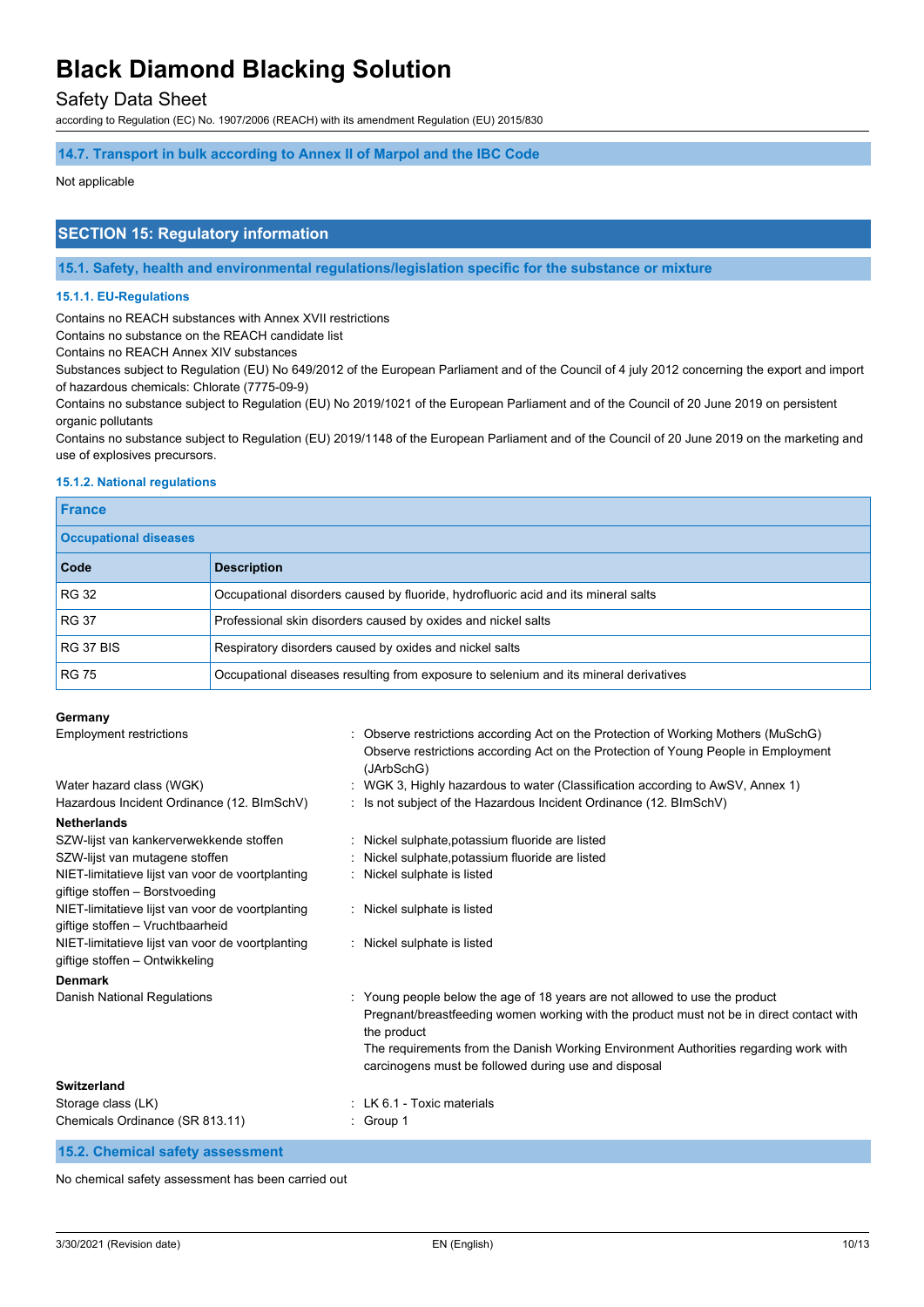## Safety Data Sheet

| <b>Abbreviations and acronyms:</b><br>European Agreement concerning the International Carriage of Dangerous Goods by Inland Waterways<br>ADN<br><b>ADR</b><br>European Agreement concerning the International Carriage of Dangerous Goods by Road<br><b>ATE</b><br><b>Acute Toxicity Estimate</b><br><b>BCF</b><br><b>Bioconcentration factor</b><br>BLV<br>Biological limit value<br><b>BOD</b><br>Biochemical oxygen demand (BOD)<br>Chemical oxygen demand (COD)<br>COD |
|----------------------------------------------------------------------------------------------------------------------------------------------------------------------------------------------------------------------------------------------------------------------------------------------------------------------------------------------------------------------------------------------------------------------------------------------------------------------------|
|                                                                                                                                                                                                                                                                                                                                                                                                                                                                            |
|                                                                                                                                                                                                                                                                                                                                                                                                                                                                            |
|                                                                                                                                                                                                                                                                                                                                                                                                                                                                            |
|                                                                                                                                                                                                                                                                                                                                                                                                                                                                            |
|                                                                                                                                                                                                                                                                                                                                                                                                                                                                            |
|                                                                                                                                                                                                                                                                                                                                                                                                                                                                            |
|                                                                                                                                                                                                                                                                                                                                                                                                                                                                            |
|                                                                                                                                                                                                                                                                                                                                                                                                                                                                            |
| <b>DMEL</b><br>Derived Minimal Effect level                                                                                                                                                                                                                                                                                                                                                                                                                                |
| <b>DNEL</b><br>Derived-No Effect Level                                                                                                                                                                                                                                                                                                                                                                                                                                     |
| EC-No.<br>European Community number                                                                                                                                                                                                                                                                                                                                                                                                                                        |
| <b>EC50</b><br>Median effective concentration                                                                                                                                                                                                                                                                                                                                                                                                                              |
| EN<br>European Standard                                                                                                                                                                                                                                                                                                                                                                                                                                                    |
| <b>IARC</b><br>International Agency for Research on Cancer                                                                                                                                                                                                                                                                                                                                                                                                                 |
| <b>IATA</b><br>International Air Transport Association                                                                                                                                                                                                                                                                                                                                                                                                                     |
| <b>IMDG</b><br>International Maritime Dangerous Goods                                                                                                                                                                                                                                                                                                                                                                                                                      |
| LC50<br>Median lethal concentration                                                                                                                                                                                                                                                                                                                                                                                                                                        |
| LD50<br>Median lethal dose                                                                                                                                                                                                                                                                                                                                                                                                                                                 |
| <b>LOAEL</b><br>Lowest Observed Adverse Effect Level                                                                                                                                                                                                                                                                                                                                                                                                                       |
| <b>NOAEC</b><br>No-Observed Adverse Effect Concentration                                                                                                                                                                                                                                                                                                                                                                                                                   |
| <b>NOAEL</b><br>No-Observed Adverse Effect Level                                                                                                                                                                                                                                                                                                                                                                                                                           |
| <b>NOEC</b><br>No-Observed Effect Concentration                                                                                                                                                                                                                                                                                                                                                                                                                            |
| OECD<br>Organisation for Economic Co-operation and Development                                                                                                                                                                                                                                                                                                                                                                                                             |
| <b>OEL</b><br>Occupational Exposure Limit                                                                                                                                                                                                                                                                                                                                                                                                                                  |
| PBT<br>Persistent Bioaccumulative Toxic                                                                                                                                                                                                                                                                                                                                                                                                                                    |
| <b>PNEC</b><br><b>Predicted No-Effect Concentration</b>                                                                                                                                                                                                                                                                                                                                                                                                                    |
| <b>RID</b><br>Regulations concerning the International Carriage of Dangerous Goods by Rail                                                                                                                                                                                                                                                                                                                                                                                 |
| SDS<br>Safety Data Sheet                                                                                                                                                                                                                                                                                                                                                                                                                                                   |
| <b>STP</b><br>Sewage treatment plant                                                                                                                                                                                                                                                                                                                                                                                                                                       |
| ThOD<br>Theoretical oxygen demand (ThOD)                                                                                                                                                                                                                                                                                                                                                                                                                                   |
| Median Tolerance Limit<br><b>TLM</b>                                                                                                                                                                                                                                                                                                                                                                                                                                       |
| VOC<br>Volatile Organic Compounds                                                                                                                                                                                                                                                                                                                                                                                                                                          |
| CAS-No.<br>Chemical Abstract Service number                                                                                                                                                                                                                                                                                                                                                                                                                                |
| N.O.S.<br>Not Otherwise Specified                                                                                                                                                                                                                                                                                                                                                                                                                                          |
| vPvB<br>Very Persistent and Very Bioaccumulative                                                                                                                                                                                                                                                                                                                                                                                                                           |
| ED<br>Endocrine disrupting properties                                                                                                                                                                                                                                                                                                                                                                                                                                      |

| <b>Full text of H- and EUH-statements:</b> |                                   |  |
|--------------------------------------------|-----------------------------------|--|
| Acute Tox. 2 (Oral)                        | Acute toxicity (oral), Category 2 |  |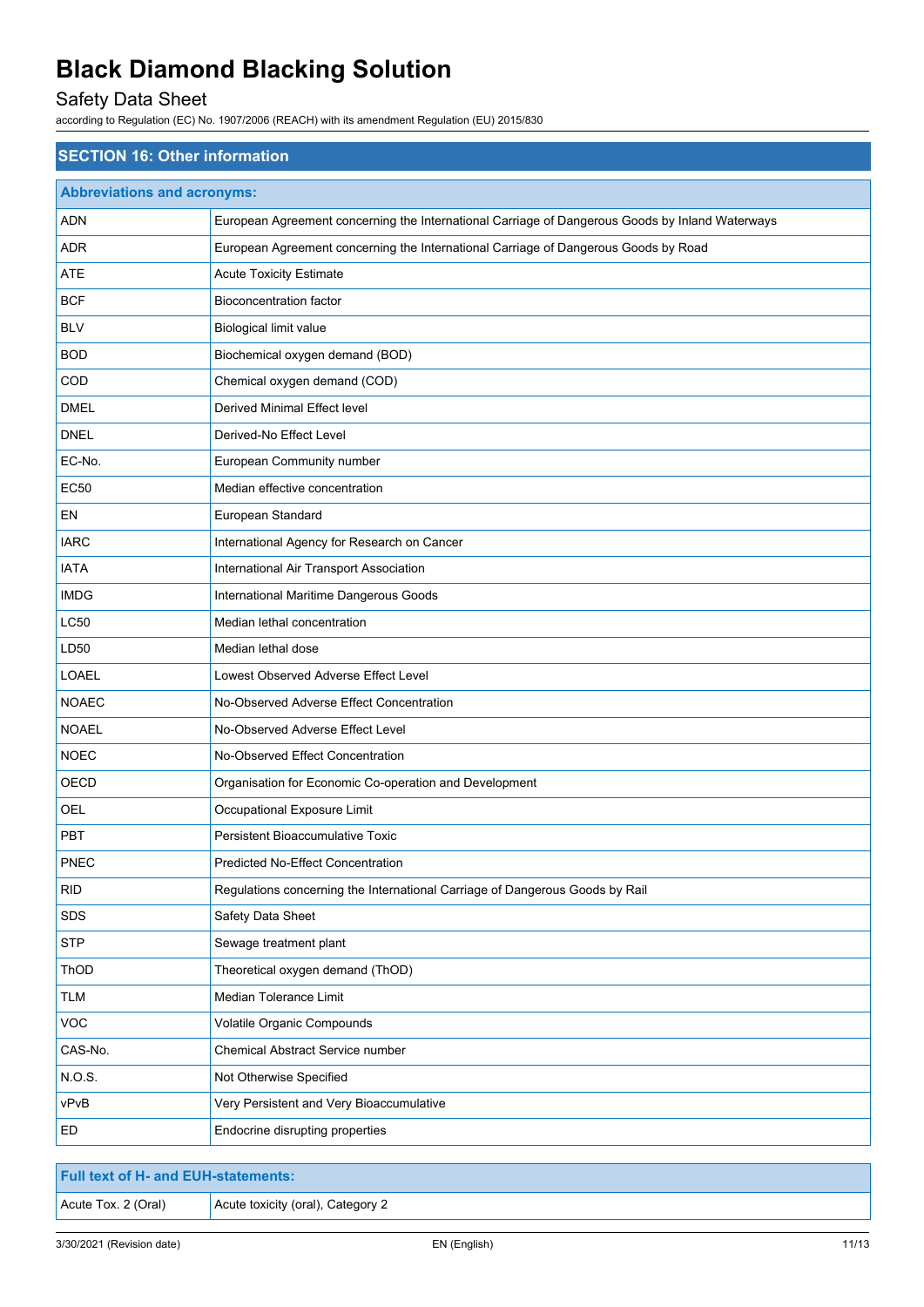## Safety Data Sheet

| <b>Full text of H- and EUH-statements:</b> |                                                                            |  |
|--------------------------------------------|----------------------------------------------------------------------------|--|
| Acute Tox. 3 (Dermal)                      | Acute toxicity (dermal), Category 3                                        |  |
| Acute Tox. 3 (Inhalation)                  | Acute toxicity (inhal.), Category 3                                        |  |
| Acute Tox. 3 (Oral)                        | Acute toxicity (oral), Category 3                                          |  |
| Acute Tox. 4<br>(Inhalation:dust, mist)    | Acute toxicity (inhalation:dust, mist) Category 4                          |  |
| Acute Tox. 4 (Oral)                        | Acute toxicity (oral), Category 4                                          |  |
| Aquatic Acute 1                            | Hazardous to the aquatic environment - Acute Hazard, Category 1            |  |
| Aquatic Chronic 1                          | Hazardous to the aquatic environment - Chronic Hazard, Category 1          |  |
| Aquatic Chronic 2                          | Hazardous to the aquatic environment - Chronic Hazard, Category 2          |  |
| Carc. 1A                                   | Carcinogenicity (inhalation) Category 1A                                   |  |
| Carc. 2                                    | Carcinogenicity, Category 2                                                |  |
| Eye Dam. 1                                 | Serious eye damage/eye irritation, Category 1                              |  |
| Eye Irrit. 2                               | Serious eye damage/eye irritation, Category 2                              |  |
| H271                                       | May cause fire or explosion; strong oxidiser.                              |  |
| H300                                       | Fatal if swallowed.                                                        |  |
| H301                                       | Toxic if swallowed.                                                        |  |
| H302                                       | Harmful if swallowed.                                                      |  |
| H311                                       | Toxic in contact with skin.                                                |  |
| H318                                       | Causes serious eye damage.                                                 |  |
| H319                                       | Causes serious eye irritation.                                             |  |
| H331                                       | Toxic if inhaled.                                                          |  |
| H332                                       | Harmful if inhaled.                                                        |  |
| H334                                       | May cause allergy or asthma symptoms or breathing difficulties if inhaled. |  |
| H341                                       | Suspected of causing genetic defects.                                      |  |
| H350                                       | May cause cancer.                                                          |  |
| H350i                                      | May cause cancer by inhalation.                                            |  |
| H351                                       | Suspected of causing cancer.                                               |  |
| H360                                       | May damage fertility or the unborn child.                                  |  |
| H360D                                      | May damage the unborn child.                                               |  |
| H372                                       | Causes damage to organs through prolonged or repeated exposure.            |  |
| H373                                       | May cause damage to organs through prolonged or repeated exposure.         |  |
| H400                                       | Very toxic to aquatic life.                                                |  |
| H410                                       | Very toxic to aquatic life with long lasting effects.                      |  |
| H411                                       | Toxic to aquatic life with long lasting effects.                           |  |
| Muta. 2                                    | Germ cell mutagenicity, Category 2                                         |  |
| Ox. Liq. 1                                 | Oxidising Liquids, Category 1                                              |  |
| Ox. Sol. 1                                 | Oxidising Solids, Category 1                                               |  |
| Repr. 1B                                   | Reproductive toxicity, Category 1B                                         |  |
| Resp. Sens. 1                              | Respiratory sensitisation, Category 1                                      |  |